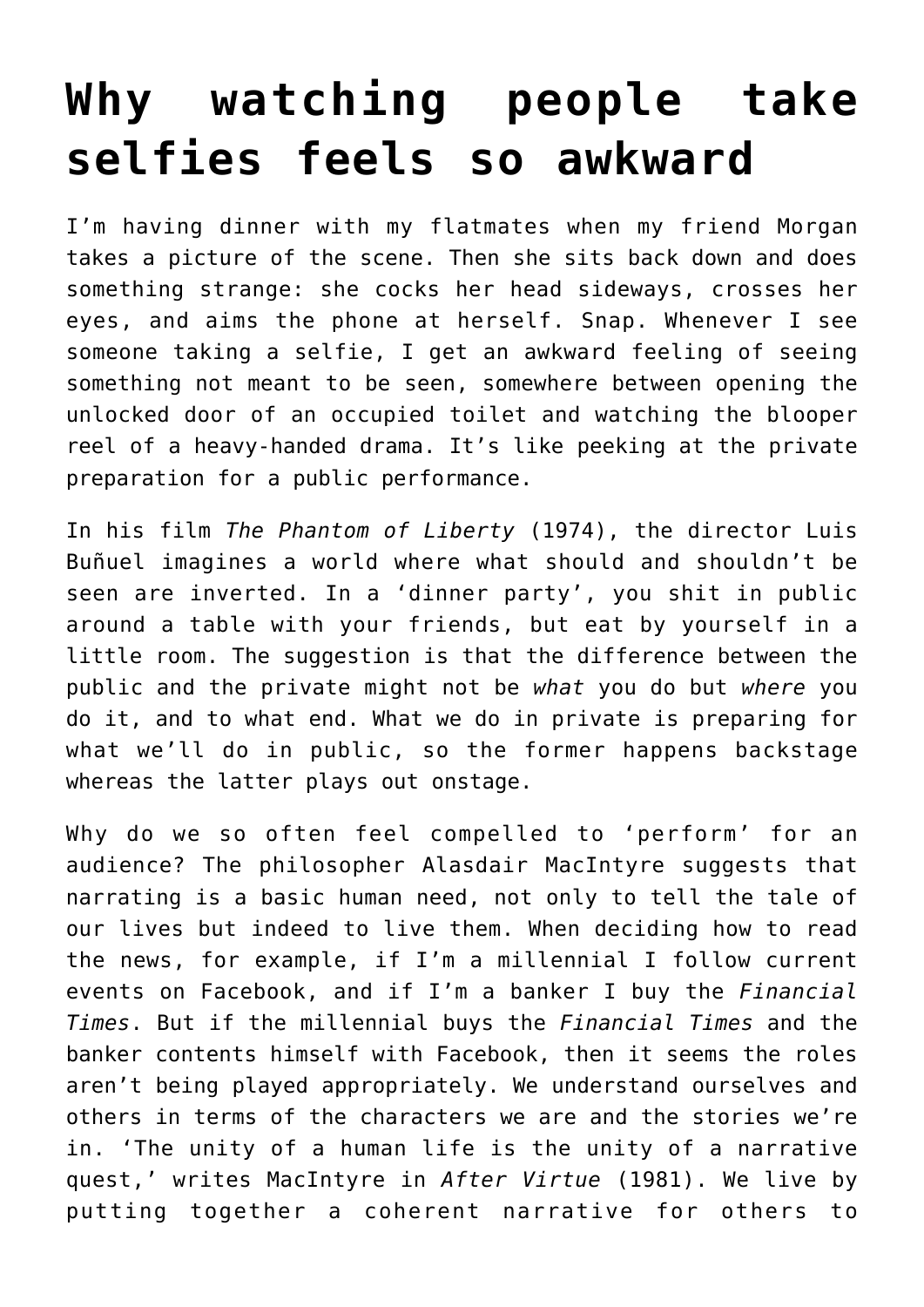understand. We are characters that design themselves, living in stories that are always being read by others. In this light, Morgan's selfie is a sentence in the narration that makes up her life.

Similarly, in *Nausea* (1938) Jean-Paul Sartre wrote: 'a man is always a teller of stories, he lives surrounded by his stories and the stories of others, he sees everything that happens to him *in terms of* these stories and he tries to live his life as if he were recounting it'. Pics or it didn't happen. But then he must have asked himself, sitting at the Café de Flore: *Am I really going to tell someone about this cup of coffee I'm drinking now? Do I really recount everything I do, and do everything just to recount it?* 'You have to choose,' he concluded, 'to live or to tell.' Either enjoy the coffee or post it to Instagram.

The philosopher Bernard Williams has the same worry about the idea of the [narrated life.](http://onlinelibrary.wiley.com/doi/10.1111/j.1468-0378.2007.00275.x/abstract) Whereas MacIntyre thinks the unity of real life is modelled after that of fictional life, Williams argues that the key difference between literature's fictional characters and the 'real characters' that we actually are resides in the fact that fictional lives are complete from the outset whereas ours aren't. In other words, fictional characters don't have to decide their future. So, says Williams, MacIntyre forgets that, though we understand life backwards, we have to live it forwards. When confronted with a choice, we don't stop to deliberate what outcome would best suit the narrative coherence of our stories. True: sometimes, we can think about what decision to make by considering the lifestyle we have led, but for that lifestyle to have come about in the first place we must have begun to live according to reasons more fundamental than the concerns of our public image. In fact, says Williams, living by reference to our 'character' would result in an inauthentic style different from that which had originally risen, just like when you try methodically to do something that you've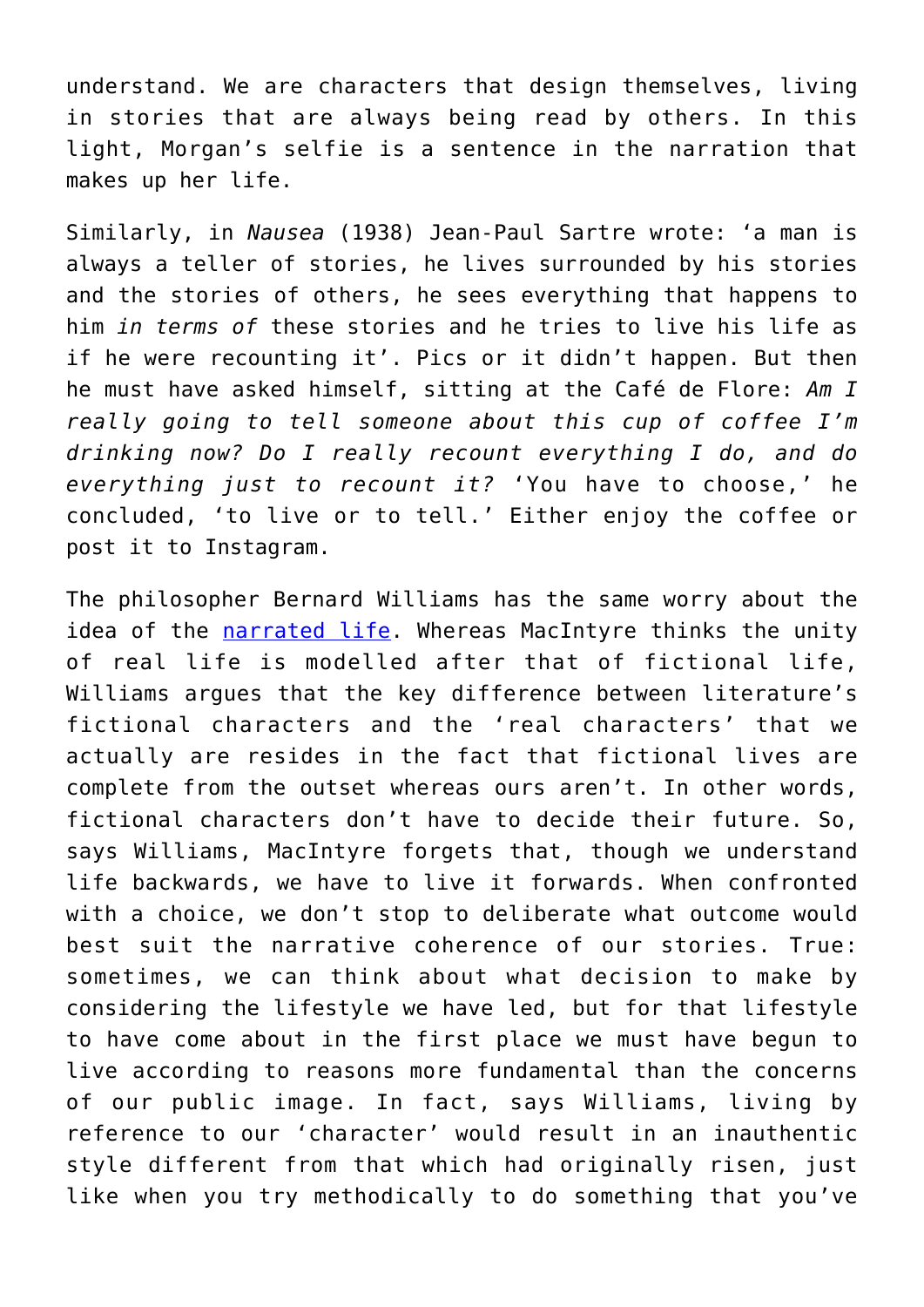always done naturally – it makes it harder. If you think about how to walk when you're walking, you'll end up tripping.

When Williams wrote this more than 10 years ago, there were fewer than half the selfies in the world than there are today. If he's right, does that mean we're trying to understand more about ourselves now? In a way, it does, but that's because making sense of our lives backwards is actually *necessary* to carry them forwards. As the philosopher [David Velleman says,](https://pantherfile.uwm.edu/hinchman/www/Velleman-Dennett.pdf) human beings construct a public figure in order to make sense of their lives, not as a narration but as a readable image that they themselves can interpret as a subject with agency. Even Robinson Crusoe, isolated from any audience, would need to shape a presentation of himself so that he could keep track of his life. From this need for intelligibility stems the distinction between the private and the public spheres: in order to be intelligible, we must construct a selfpresentation, and in order to do that we must select what of our lives we present and what we choose to keep private. So the private sphere is what we hide not because we deem it shameful but because we decide it doesn't contribute to our self-presentation, and hence to our sense of agency. Morgan's selfie, here, is just a manifestation of the basic human need for self-presentation.

The selfie epidemic, Velleman might say, is a consequence of the increase in the amount of tools for self-presentation – Facebook, Twitter and the like. That, taken together, shrinks the private sphere. If controlling what we show is an inevitable urge, social media is only an explosion of the means to satisfy it. On the face of this, Velleman thinks we could use a little more refraining, but he wrote this 14 years ago. Today, I imagine him ranting at the hashtags that colour people's self-presentation (#wokeuplikethis, #instamood, #life, #me). But no matter: he himself said that everyone is entitled to expose and hide whatever they see fit.

Whether life should be seen as a narrative or not, living is